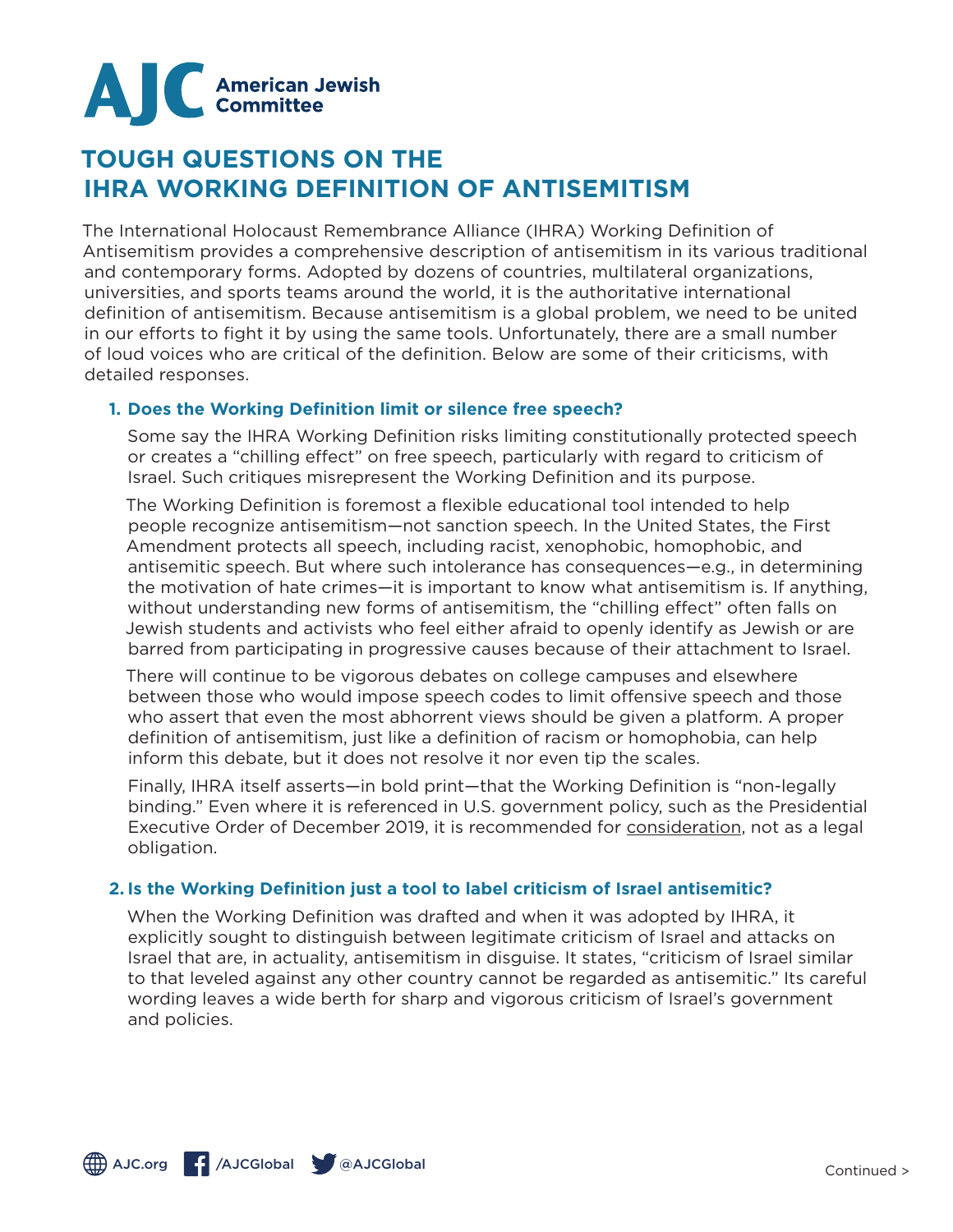

Some opponents of the definition have gone so far as to say the entire purpose of the Working Definition is only to shield Israel from criticism, and argue that there is an "emphasis on Israel'' because six of the eleven examples mention Israel. This argument is highly misleading. Five of the six examples that mention Israel also explicitly mention Jews and four of them deal specifically with how antisemitic ideas can be cloaked in Israel-related language. These include examples such as "accusing the Jews as a people, or Israel as a state, of inventing or exaggerating the Holocaust" or "holding Jews collectively responsible for actions of the state of Israel."

In addition, the examples related to Israel are not automatically called 'antisemitism.' Before the examples are listed, the IHRA critically states: "Contemporary examples of antisemitism in public life, the media, schools, the workplace, and in the religious sphere *could, taking into account the overall context, include*…" Again, the Working Definition is careful. It clearly states that overall context must be taken into account and uses the word "could" because these examples are meant to serve as an aid, not as prescriptive text.

This is the case with the example of "applying double standards." The drafters of the definition were well aware that, in some international forums, Israel is targeted and subjected to attacks not faced by any other country. This is perhaps most evident in the treatment it receives at the UN Human Rights Council, where it is singled out for blistering criticism while some of the world's most notorious violators of human rights—many of which sit on the council—are all but ignored. As such, "applying double standards" is cited as a possible example of antisemitism. But this should not be taken as a blanket exemption to Israel being held to serious and exact standards, something its own citizens frequently do. Israel should be held to the same standard as other countries and its policies subjected to the same sorts of critiques leveled against other democracies—all of which is, of course, fair and legitimate.

Finally, the European Union has endorsed the Working Definition and a majority of EU Member States have adopted it, even as many of these same nations and the EU itself are frequently among the harshest critics of Israel in the democratic world. This should demonstrate there is no contradiction between the two.

# **3. Does the Working Definition label someone who criticizes Israel as antisemitic?**

The definition does not define or label antisemites, but antisemitic acts. It is not a blunt instrument meant to squelch debate or free speech, but meant to be used as a scalpel—with careful analysis.

#### **4.Does the Working Definition divert attention from other sources of antisemitism, including the rise of far-right white nationalism?**

No. The examples related to Israel, which illustrate when criticisms that demonize or dehumanize the Jewish state can be antisemitic, are by no means the only examples listed. The very first example listed in the IHRA Working Definition of Antisemitism is, "Calling for, aiding, or justifying the killing or harming of Jews in the name of a radical ideology or an extremist view of religion." White supremacy is a radical ideology that has motivated violent antisemitic attacks around the world, including the Tree of Life Synagogue shooting, the deadliest attack against the U.S. Jewish community in our country's history, and remains the deadliest threat to Jews in the United States.